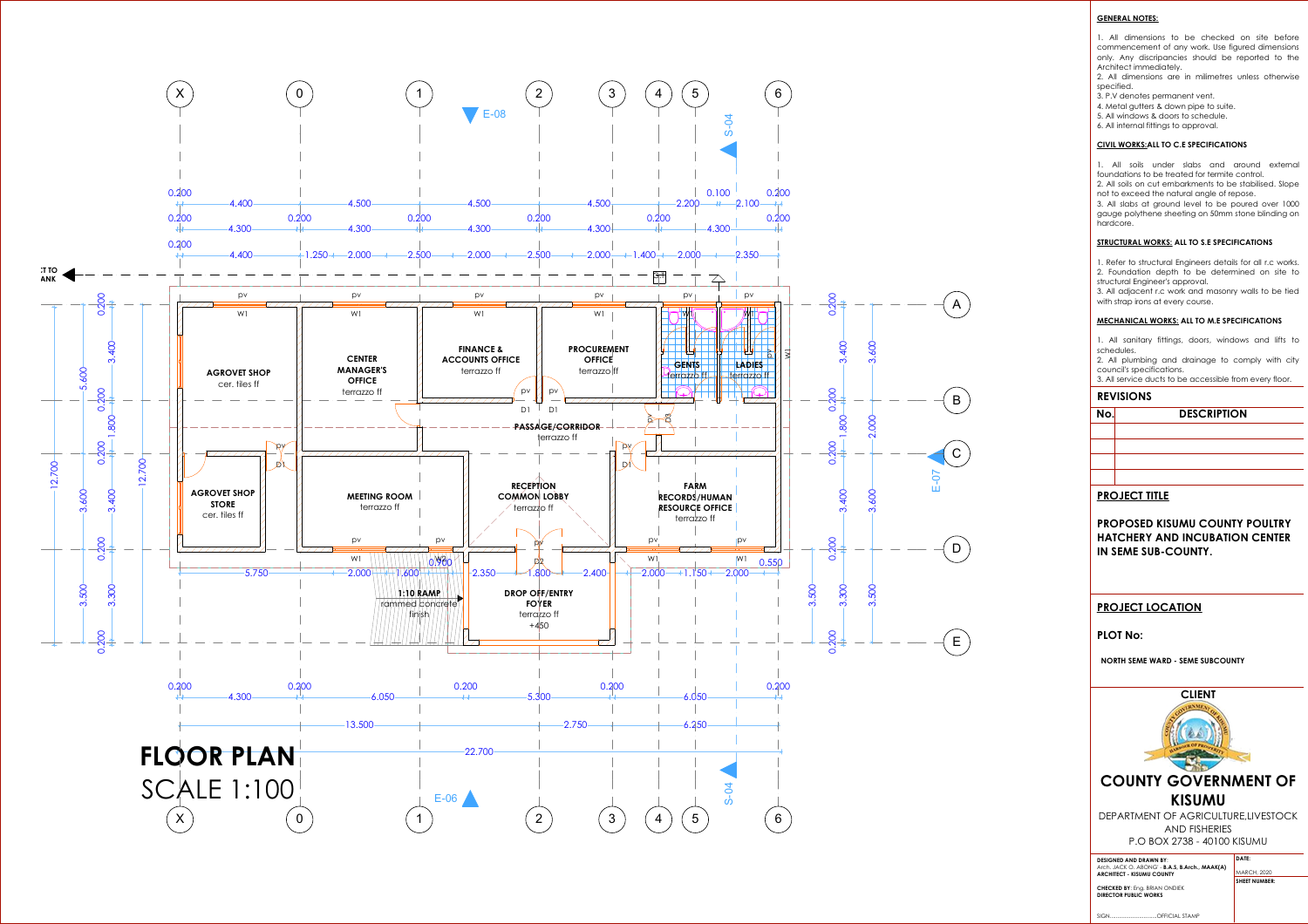### **GENERAL NOTES:**

1. All dimensions to be checked on site before commencement of any work. Use figured dimensions only. Any discripancies should be reported to the Architect immediately.

2. All dimensions are in milimetres unless otherwise specified.

- 3. P.V denotes permanent vent.
- 4. Metal gutters & down pipe to suite.
- 5. All windows & doors to schedule.
- 6. All internal fittings to approval.

### **CIVIL WORKS:ALL TO C.E SPECIFICATIONS**

1. All soils under slabs and around external foundations to be treated for termite control.



2. All soils on cut embarkments to be stabilised. Slope not to exceed the natural angle of repose.

3. All slabs at ground level to be poured over 1000 gauge polythene sheeting on 50mm stone blinding on hardcore.

#### **STRUCTURAL WORKS: ALL TO S.E SPECIFICATIONS**

1. Refer to structural Engineers details for all r.c works. 2. Foundation depth to be determined on site to structural Engineer's approval.

3. All adjacent r.c work and masonry walls to be tied with strap irons at every course.

#### **MECHANICAL WORKS: ALL TO M.E SPECIFICATIONS**

1. All sanitary fittings, doors, windows and lifts to schedules.

2. All plumbing and drainage to comply with city council's specifications.

3. All service ducts to be accessible from every floor.

### **REVISIONS**

**No.** 

| <b>DESCRIPTION</b> |  |  |
|--------------------|--|--|
|                    |  |  |
|                    |  |  |
|                    |  |  |

### **PROJECT TITLE**

**PROPOSED KISUMU COUNTY POULTRY HATCHERY AND INCUBATION CENTER IN SEME SUB-COUNTY.**

## **PROJECT LOCATION**

### **PLOT No:**

**NORTH SEME WARD - SEME SUBCOUNTY** 



GSPUblisherVersion 0.4.100.1000